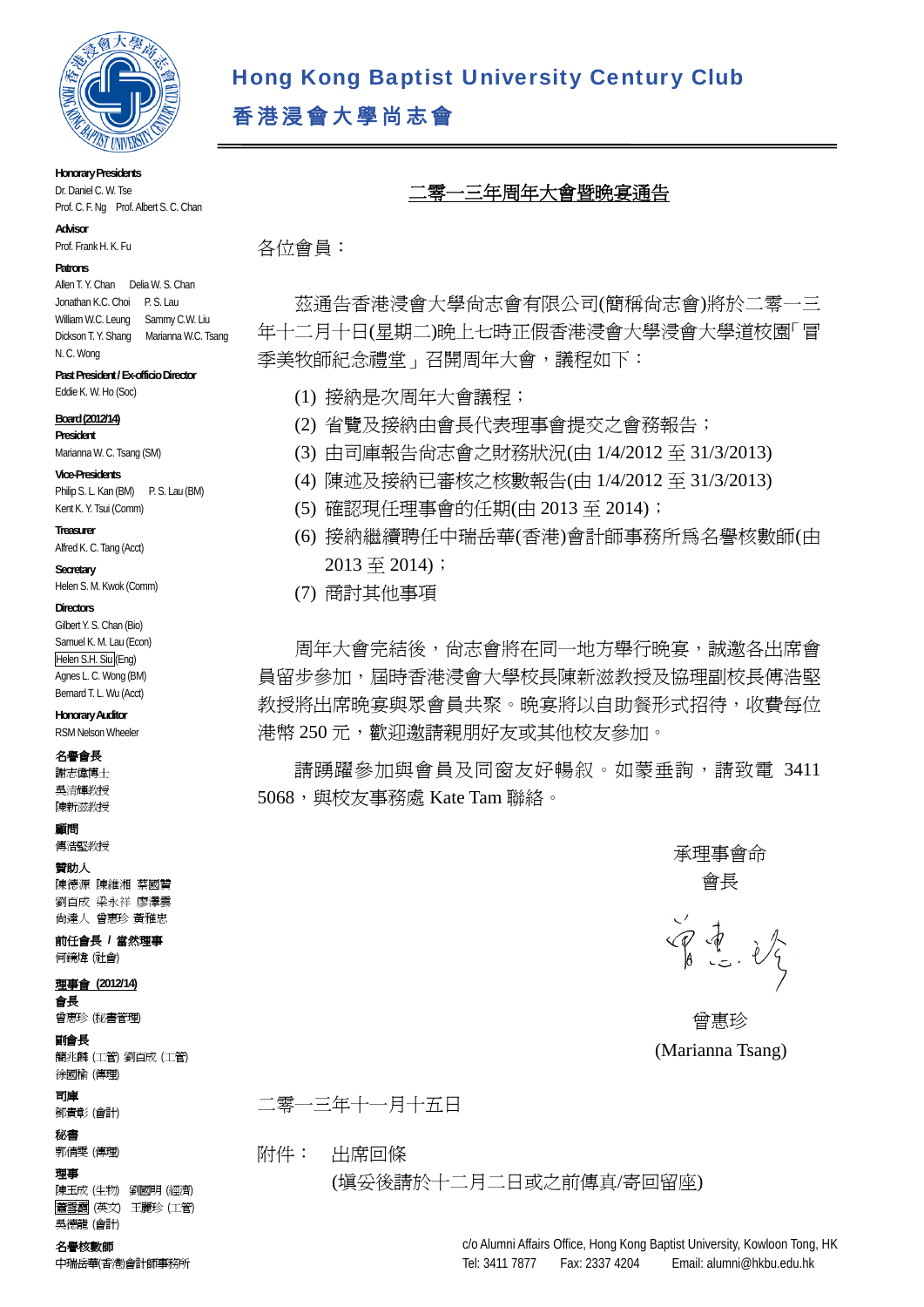

## 二零一三年周年大會暨晚宴出席回條

**(**請於二零一三年十二月二日**(**星期一**)**或之前傳真**/**寄回留座**)**

|     | 致: 香港浸會大學校友事務處                                       |  | * 請删去不適用者                                                             |
|-----|------------------------------------------------------|--|-----------------------------------------------------------------------|
|     | (傳真:3411 2561, 電話:3411 5068, 電郵:katetam@hkbu.edu.hk) |  |                                                                       |
|     |                                                      |  | 姓名: ________________________ 畢業年份: ___________ 學系: ____________       |
|     |                                                      |  | 電郵:________________________________ 聯絡電話: ___________________________ |
|     | (1) 本人將會 / 將不會* 出席尚志會二零一三年周年大會暨晚宴。                   |  |                                                                       |
|     | (2) 本人會帶同以下人士出席:                                     |  |                                                                       |
|     |                                                      |  |                                                                       |
|     |                                                      |  |                                                                       |
|     |                                                      |  | 校友姓名: ____________________(畢業年份)_________(學系)__________               |
|     |                                                      |  | _______________________(畢業年份)___________(學系)___________               |
| (3) | 付款方式:(請於適當空格內加上√號)(會員及非會員一律每位港幣250元)<br>席與否須繳付全數。    |  | 備註:只接受信用卡付款,參加者必須於報名時填寫信用卡付款資料。留座後無論出                                 |
|     | a) O VISA O MASTER                                   |  |                                                                       |
|     |                                                      |  |                                                                       |
|     |                                                      |  |                                                                       |

閣下可選擇將a)至f)項資料(連同第(1)或(2)部份資料)電郵至 katetam@hkbu.edu.hk, 以進行過數。

- 註: 1. 請填妥表格,連同捐款支票郵寄至九龍塘香港浸會大學校友事務處。若以信用卡捐款,可傳真至 3411 2561。
	- 2. 香港浸會大學尚志會有限公司(由秘書處浸大校友事務處(本處)代行)會把您的個人資料依「個人資料 (私隱)條例」的有關條文處理及保密。您的個人資料可能在有需要時提供予尚志會及大學有關人員及 單位,用作行政、傳訊及其他相關用途。如非獲得您的同意或應法令要求,本處將不會把您的個人資料 提供予任何外界單位。如欲停止收取我們全部或個別類別的資訊,請連同您的個人資料(包括姓名、畢 業年份及就讀學科)郵寄至香港九龍九龍塘香港浸會大學校友事務處辦理。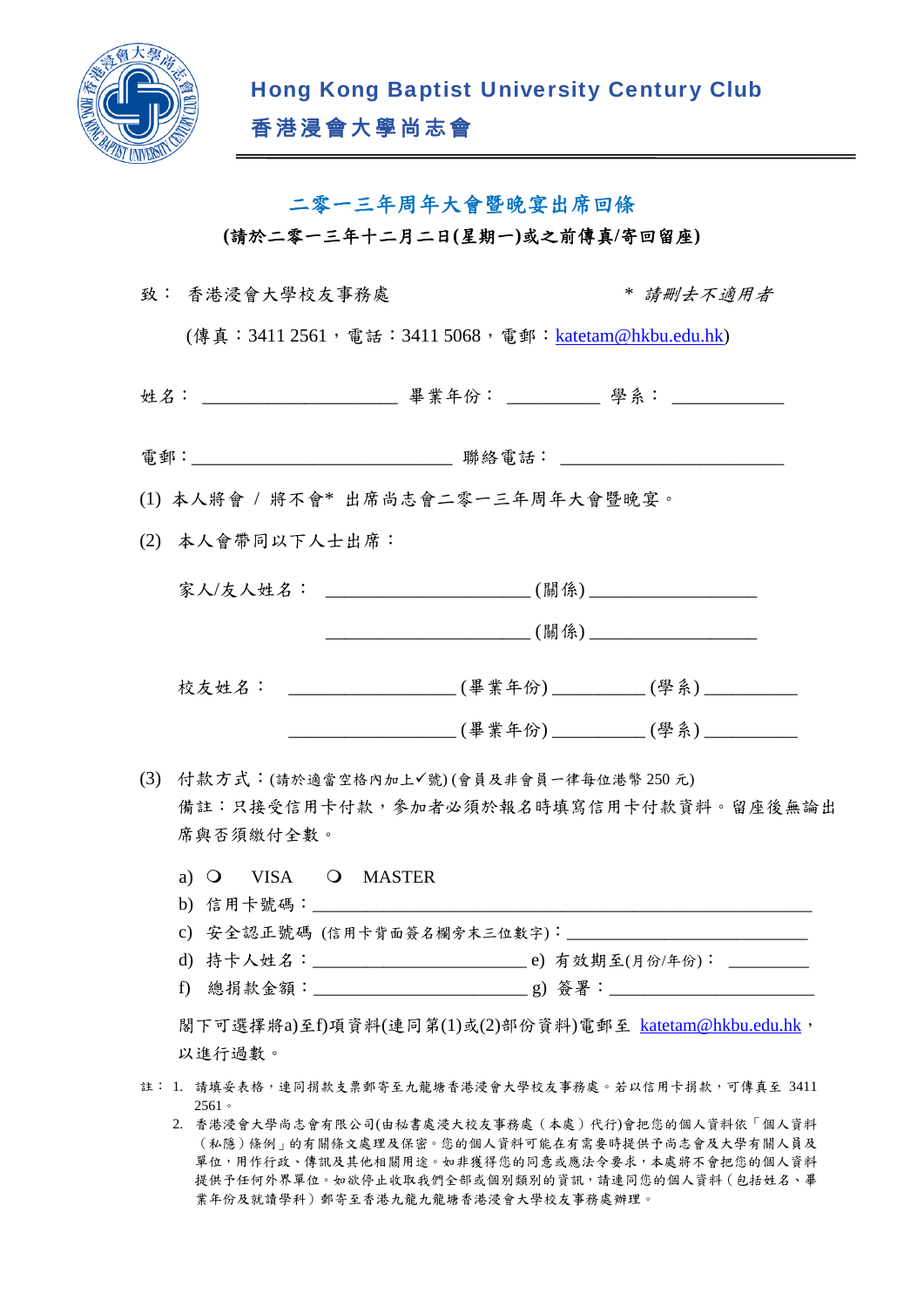## **HONG KONG BAPTIST UNIVERSITY CENTURY CLUB LIMITED**

## **NOTICE**

## **ANNUAL GENERAL MEETING**

NOTICE IS HEREBY GIVEN that the **Annual General Meeting** of the **Hong Kong Baptist University Century Club Limited** (the "Club") will be held at **Rev. James Mau Memorial Chapel on Baptist University Road Campus, Hong Kong Baptist University, Kowloon Tong, Kowloon, Hong Kong** on **10th December 2013 (Tuesday)** at **7:00 p.m.** to transact the following businesses. A dinner will be held after the AGM at the same venue.

## AGENDA

- 1. Adoption of the agenda;
- 2. To receive the Report from the President;
- 3. To receive and adopt the audited Financial Statements for the period from 1<sup>st</sup> April 2012 to 31<sup>st</sup> March 2013 from the Treasurer;
- 4. To receive and adopt the Honorary Auditor's Report for the period from 1<sup>st</sup> April 2012 to  $31<sup>st</sup>$  March 2013;
- 5. To note the period of term of service of current Board of Directors (2013-2014)
- 6. To re-appoint RSM Nelson Wheeler as the Honorary Auditor (2013-2014);
- 7. To consider any other business.

BY ORDER OF THE BOARD

 $\overline{\phantom{a}}$ 

Marianna Tsang President (2012-2014)

Dated: 15<sup>th</sup> November 2013